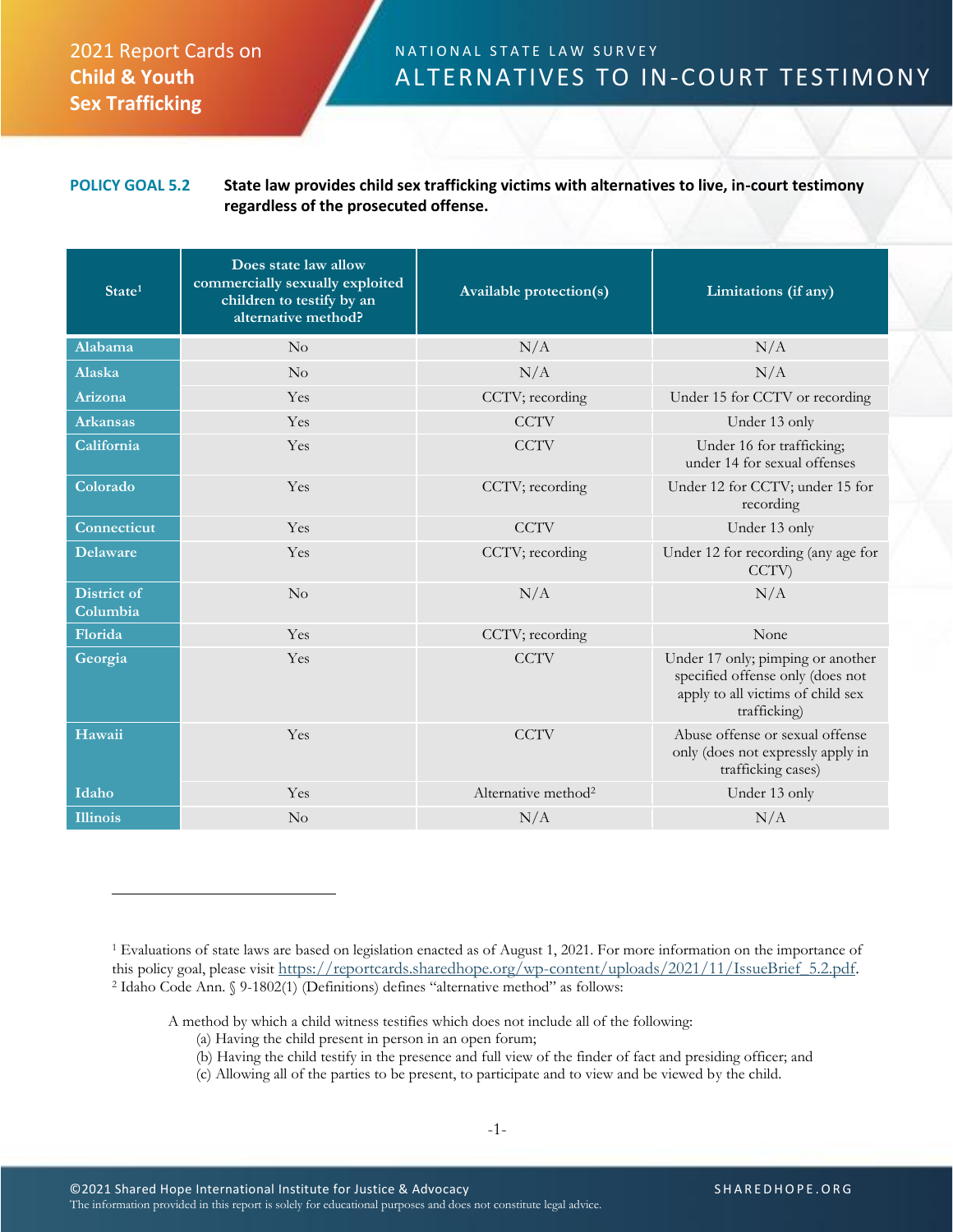| $\overline{\text{State}^1}$ | Does state law allow<br>commercially sexually exploited<br>children to testify by an<br>alternative method? | <b>Available protection(s)</b>                      | Limitations (if any)                                                                                                                                    |
|-----------------------------|-------------------------------------------------------------------------------------------------------------|-----------------------------------------------------|---------------------------------------------------------------------------------------------------------------------------------------------------------|
| Indiana                     | Yes                                                                                                         | CCTV; recording                                     | Under 14 only; trafficking or<br>another specified offense only<br>(CSEC not included)                                                                  |
| Iowa                        | Yes                                                                                                         | CCTV; recording                                     | None                                                                                                                                                    |
| <b>Kansas</b>               | Yes                                                                                                         | CCTV; recording                                     | Under 13 only                                                                                                                                           |
| Kentucky                    | Yes                                                                                                         | CCTV; recording                                     | Under 13 only                                                                                                                                           |
| Louisiana                   | Yes                                                                                                         | <b>CCTV</b>                                         | Under 17 only                                                                                                                                           |
| Maine                       | No                                                                                                          | N/A                                                 | N/A                                                                                                                                                     |
| Maryland                    | $\rm No$                                                                                                    | N/A                                                 | N/A                                                                                                                                                     |
| <b>Massachusetts</b>        | Yes                                                                                                         | CCTV; recording                                     | Under 15 only                                                                                                                                           |
| Michigan                    | No                                                                                                          | N/A                                                 | N/A                                                                                                                                                     |
| Minnesota                   | Yes                                                                                                         | CCTV; recording                                     | Under 12 only; trafficking or<br>another specified offense only<br>(CSEC not included)                                                                  |
| Mississippi                 | Yes                                                                                                         | <b>CCTV</b>                                         | Under 16 only; sexual offense only<br>(does not expressly apply in<br>trafficking cases)                                                                |
| <b>Missouri</b>             | Yes                                                                                                         | Recording                                           | Trafficking or another specified<br>offense only (the majority of<br>Missouri's CSEC offenses are not<br>included)                                      |
| Montana                     | Yes                                                                                                         | <b>CCTV</b>                                         | Under 14 only; aggravated<br>promotion of prostitution or<br>another specified offense only<br>(trafficking and most CSEC<br>offenses are not included) |
| Nebraska                    | Yes                                                                                                         | Recording                                           | Under 12 only                                                                                                                                           |
| <b>Nevada</b>               | Yes                                                                                                         | Recording; other alternative<br>method <sup>3</sup> | Under 14 for recording generally<br>(any age for trafficking); under 14<br>for other alternative method                                                 |
| New<br>Hampshire            | Yes                                                                                                         | Recording                                           | Under 17 only                                                                                                                                           |
| <b>New Jersey</b>           | Yes                                                                                                         | <b>CCTV</b>                                         | Trafficking or another specified<br>offense only (CSEC not included)                                                                                    |
| <b>New Mexico</b>           | Yes                                                                                                         | Recording                                           | Under 16 only                                                                                                                                           |
| New York                    | $\rm No$                                                                                                    | N/A                                                 | N/A                                                                                                                                                     |
| <b>North</b><br>Carolina    | Yes                                                                                                         | <b>CCTV</b>                                         | Under 16 only                                                                                                                                           |

<sup>3</sup> Nev. Rev. Stat. Ann. § 50.520 ("Alternative method" defined) defines "alternative method" as follows:

"Alternative method" means a method by which a child witness testifies which does not include all of the following:

- 1. Having the child testify in person in an open forum;
- 2. Having the child testify in the presence and full view of the finder of fact and presiding officer; and
- 3. Allowing all of the parties to be present, to participate and to view and be viewed by the child